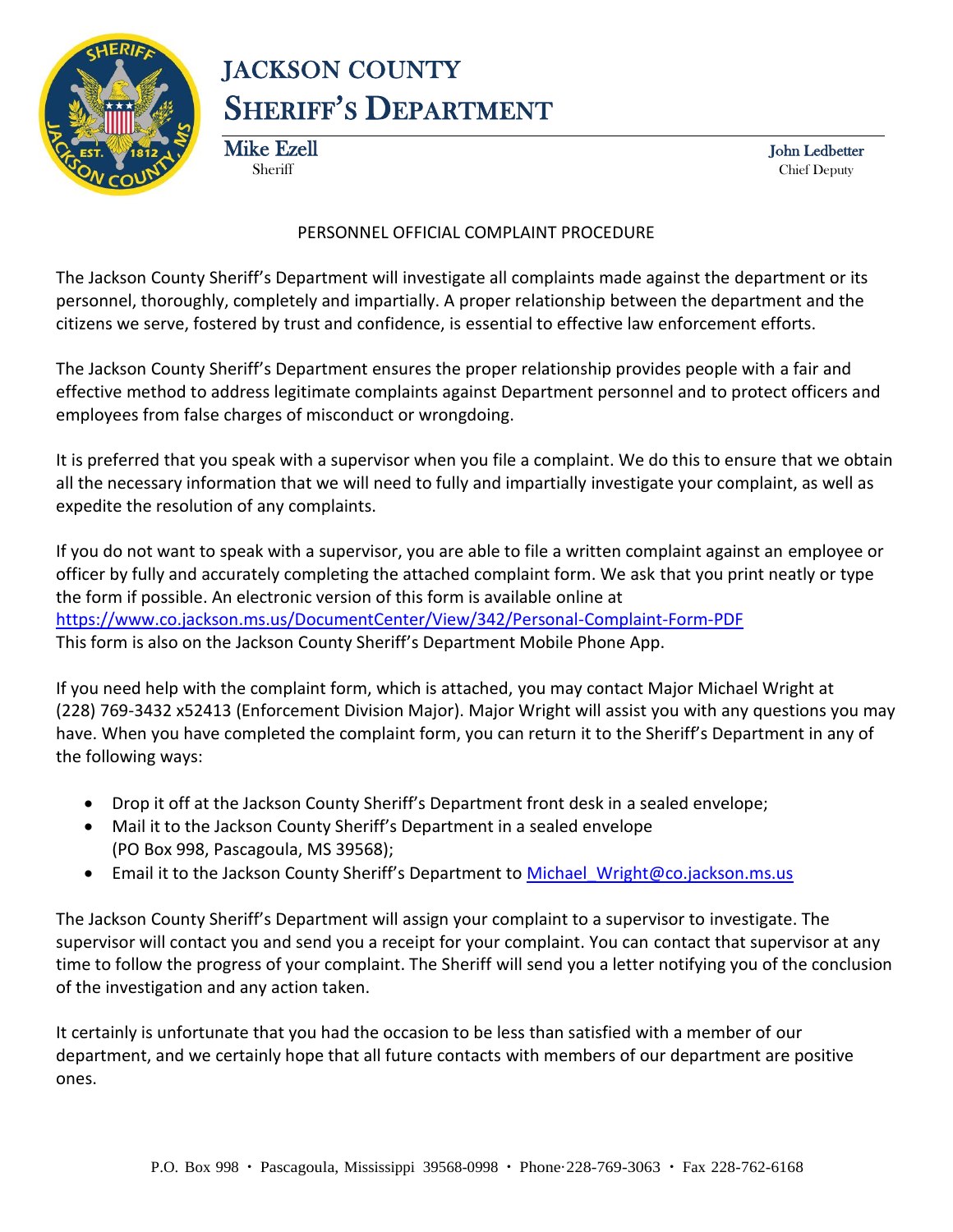

#### **PERSONNEL COMPLAINT REPORT RECEIPT**

On (date) The Complainant's Name Printed) and the Contract of Complainant's Name Printed) and the Contract of

filed a complaint with the Jackson County Sheriff's Department concerning the conduct of

\_\_\_\_\_\_\_\_\_\_\_\_\_\_\_\_\_\_\_\_\_\_\_\_\_\_\_\_\_\_\_\_\_\_\_\_\_\_\_\_\_\_\_\_\_\_\_\_\_.

This was in reference to an incident which occurred on (date) and was documented in report/citation number<br>documented in report/citation number receipt of the complaint. You should be aware of the following:

- 1. The Jackson County Sheriff's Department investigates all complaints in an impartial manner.
- 2. The Department will investigate this allegation as an administrative matter (violation of Department policy) unless there is evidence that a crime was committed.
- 3. In administrative investigations, the burden of proof is "preponderance of the evidence."
- 4. Sworn statements may have to be taken from me or other persons who might be witnesses.
- 5. I will be notified of the status of my complaint during the course of the investigation and at the conclusion.
- 6. The accused officer or employee has rights that the Department cannot violate during the investigation.
- 7. I have received a copy of the completed initial Personnel Complaint Report.
- 8. If I have any further questions, I can call and speak with the supervisor listed herein.

\_\_\_\_\_\_\_\_\_\_\_\_\_\_\_\_\_\_\_\_\_\_\_\_\_\_\_\_\_\_\_\_\_\_\_\_\_\_\_\_\_ \_\_\_\_\_\_\_\_\_\_\_\_\_\_\_\_\_\_\_\_\_ Signature of person filing complaint (if feasible): Date

Supervisor receiving complaint:

Printed name:

Signature: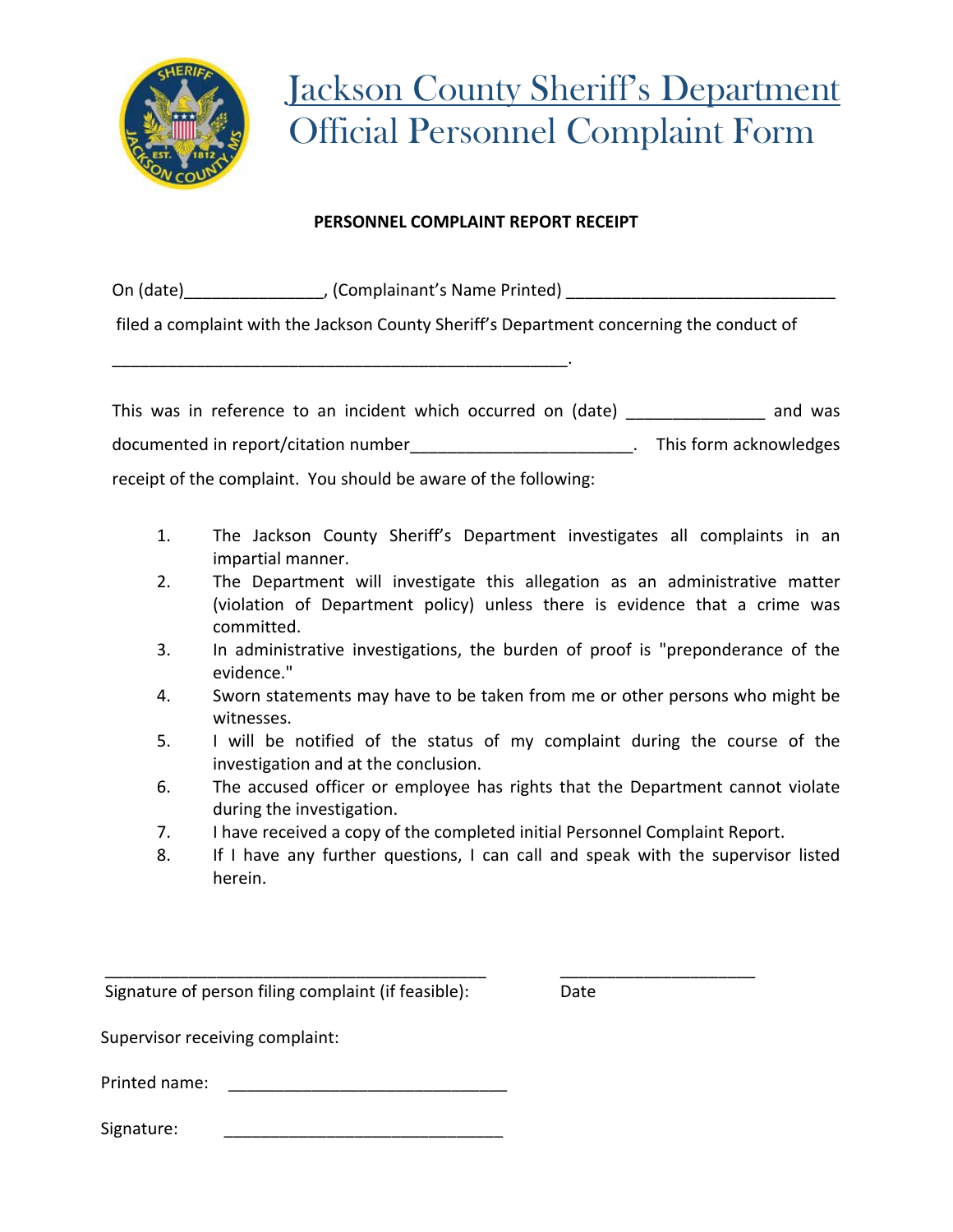

# Jackson County Sheriff's Department Official Personnel Complaint Form

| Name of Complainant                   |            | DOB: |     |
|---------------------------------------|------------|------|-----|
| Address                               | Phone: (H) |      | (C) |
| When is the best time to contact you? |            |      |     |
| Who is the complaint made against?    |            |      |     |

### **IF THE PERSON'S NAME IS UNKNOWN, DESCRIBE THAT PERSON BELOW**

| -----                           |                    |                  |  |  |  |
|---------------------------------|--------------------|------------------|--|--|--|
| Date of Incident                | Time of Occurrence | Case # (If known |  |  |  |
|                                 |                    |                  |  |  |  |
| Location of Incident Occurrence |                    |                  |  |  |  |
|                                 |                    |                  |  |  |  |
|                                 |                    |                  |  |  |  |

Describe in detail as to what occurred and be specific as to what was said. Include detailed information (name, address, phone) of witnesses to incident.